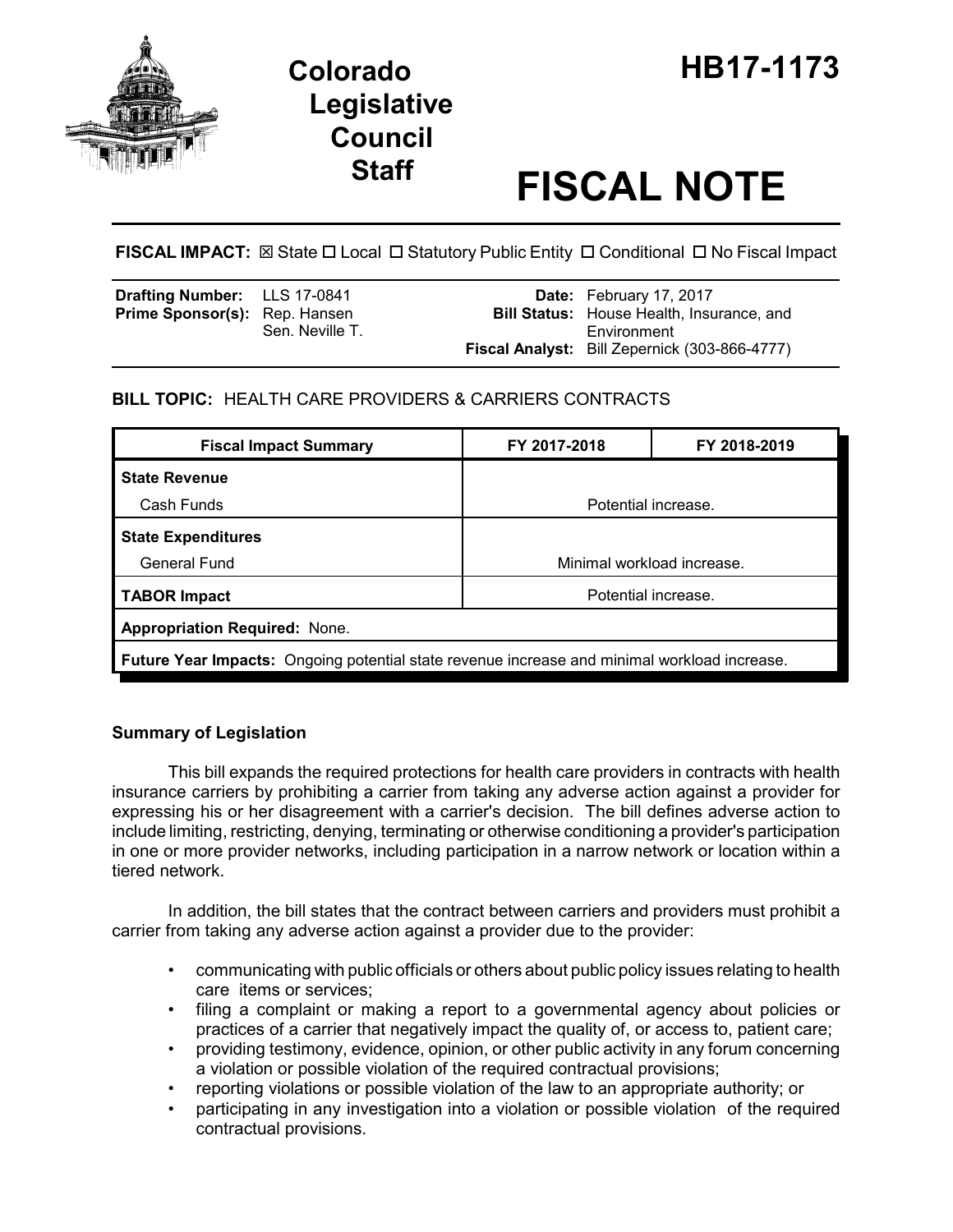February 17, 2017

A covered person or provider who is aggrieved by a violation of the required contractual protections by the carrier may seek injunctive relief in court and seek recovery of reasonable court costs and attorney fees.

#### **Background**

Under current law, a contract between a health care provider and a health insurance carrier must contain a provision stating that neither the provider nor the carrier is prohibited from protesting or expressing disagreement with a medical decision, policy, or practice of the carrier or provider, and that the carrier cannot terminate the contract with the provider due to the provider's disagreement with a coverage decision by the carrier.

#### **State Revenue**

The bill may increase the amount of litigation involving disputes between carriers and providers, which will increase filing fee revenue to various cash funds in the Judicial Department starting in FY 2017-18. It is assumed that any revenue increase will be minimal.

#### **TABOR Impact**

This bill may increase state revenue from fees by a minimal amount, which will increase the amount of money required to be refunded under TABOR for FY 2017-18 and FY 2018-19. TABOR refunds are paid out of the General Fund. Since the bill increase the TABOR refund obligation without a corresponding change in General Fund revenue, the amount of money available in the General Fund for the budget will decrease by an identical amount.

#### **State Expenditures**

The bill may increase the amount of litigation involving disputes between carriers and providers, which will increase workload in the trial courts in the Judicial Department. While the potential caseload change cannot be predicted, it is assumed that it will be minimal and that the trial courts can accomplish any workload increase within existing appropriations.

While the Division of Insurance in the Department of Regulatory Agencies does not regulate or intervene in contracts between insurance carriers and providers, the division may have a minimal amount of workload to perform outreach to health insurance carriers about the new contract requirements and to respond to inquiries from providers and the public about the changes under the bill. No change in appropriations is required.

#### **Effective Date**

The bill takes effect upon signature of the Governor, or upon becoming law without his signature.